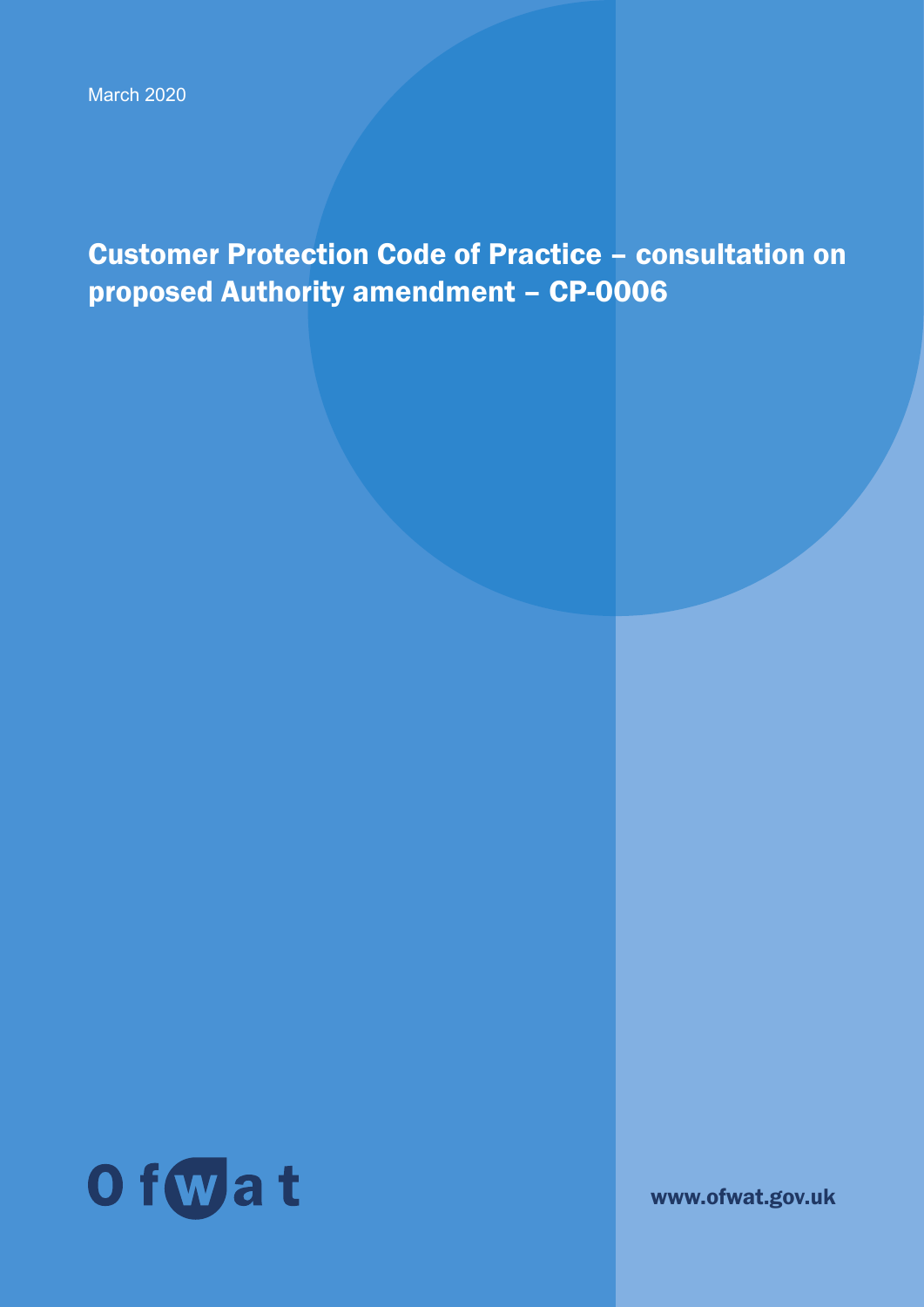Customer Protection Code of Practice – consultation on proposed Authority amendment – CP-0006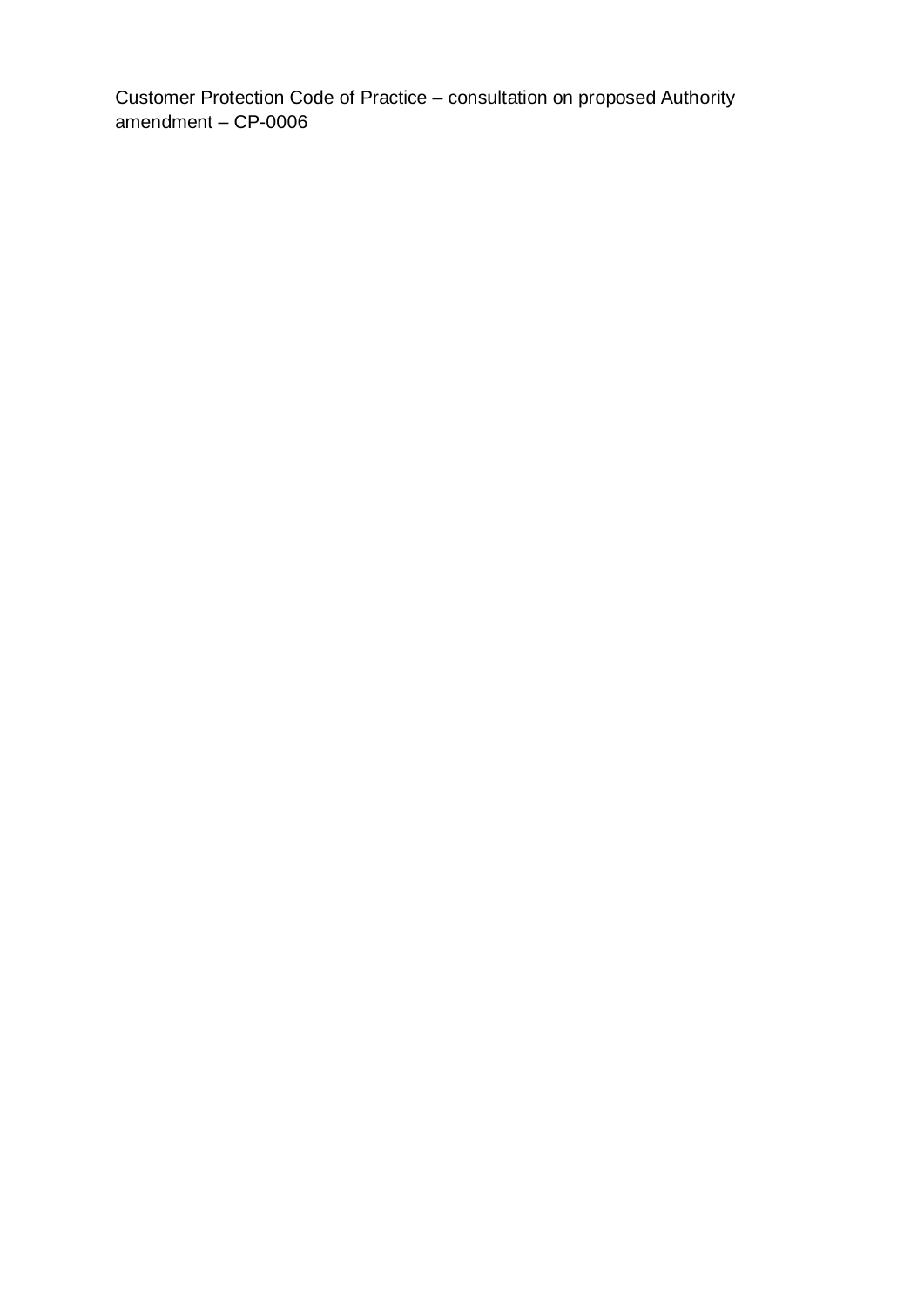# **Contents**

| $1_{\cdot}$ | About this document                              | 3                            |
|-------------|--------------------------------------------------|------------------------------|
|             | 2. Code governance arrangements and modification | 5                            |
| 3.          | Responding to this consultation                  |                              |
|             | 4. The Change Proposal                           | 8                            |
| 5.          | <b>Consultation Questions</b>                    | Error! Bookmark not defined. |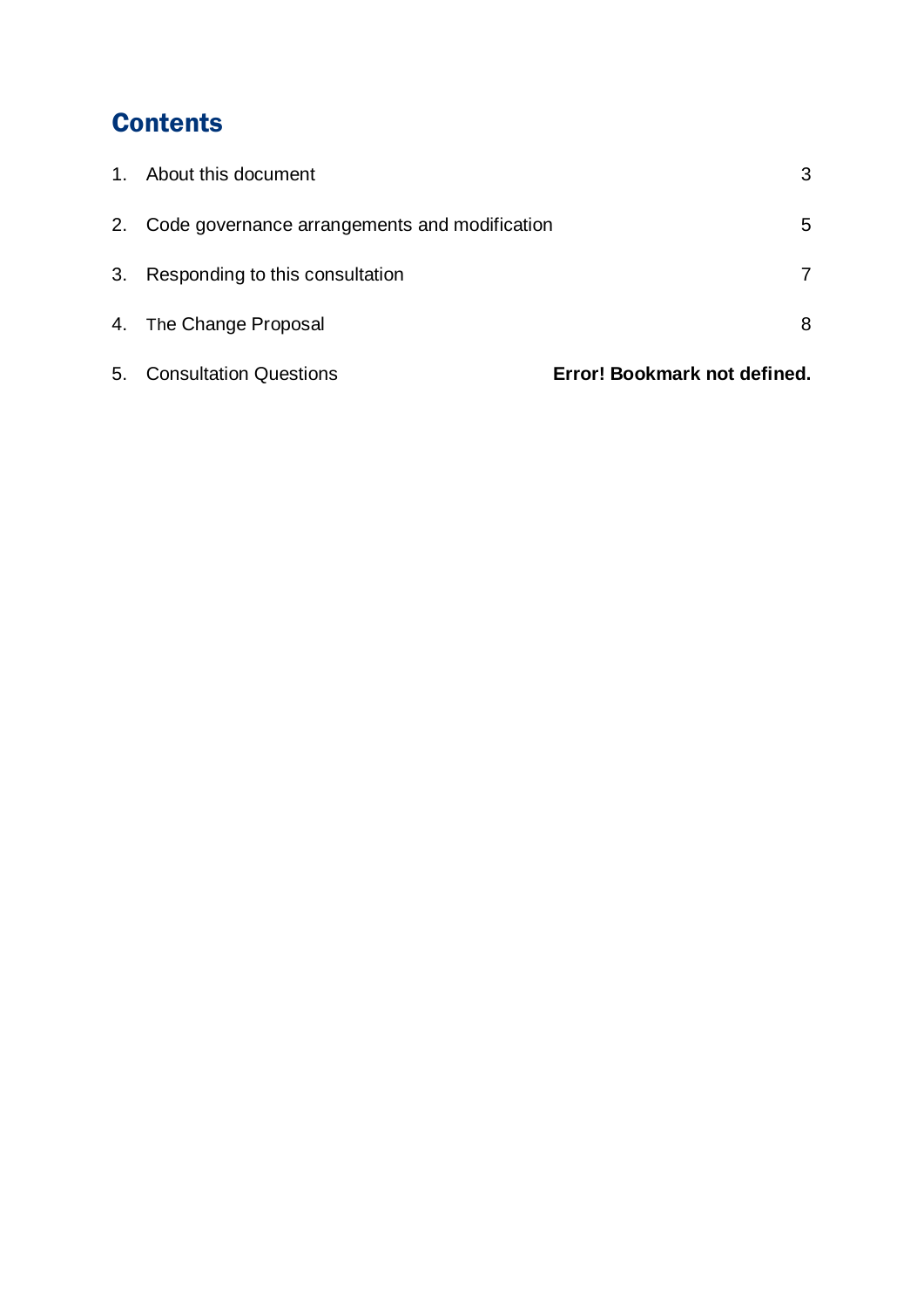# 1. About this document

The Customer Protection Code of Practice ("CPCoP") sets out the minimum standards that all Retailers must comply with in their dealings with Non-Household Customers. It also sets out the minimum standards of behaviour that we expect from Retailers, and compliance with it is a requirement of Retailers' licences.

The outbreak of Covid-19 and its spread within the UK has had a profound impact on the daily lives of millions of people. In March 2020, the UK government issued guidance and imposed legislative measures to help reduce the spread of Covid-19 by requiring that, unless exceptions apply, businesses and premises should be closed and people should stay at home.

This is expected to have a significant effect on water consumption so Ofwat has put in place interim measures aimed at ensuring charges more accurately reflect (reduced) levels of consumption. 1 It is also expected to result in business customers struggling to pay their water bills on time so Ofwat has also put in place interim measures to temporarily defer the payment by retailers of some wholesale charges.<sup>2</sup> Where customers are able to pay on time we expect retailers to continue to collect charges and to use these to fund the payment of wholesale charges. Where it is clear that customers cannot pay on time for reasons relating to Covid-19, we do not expect retailers to chase payment, charge interest or disconnect<sup>3</sup> customers. This document sets out proposed amendments to the CPCoP, for consultation, that Ofwat thinks are appropriate to ensure that:

- a. Premises are not disconnected for the non-payment of charges due to the outbreak of Covid-19. Ofwat will also be putting forward changes to the Wholesale Retail Code (the "WRC") which will address similar issues for selfsupply licensees;
- b. Retailers do not seek to recover any default interest for non-payment of invoices during a specified period which covers the outbreak of Covid-19; and
- c. Retailers do not seek to enforce non-payment of invoices against Non-Household Customers until Ofwat permits this.

-

<sup>1</sup> https://www.ofwat.gov.uk/wp-content/uploads/2020/03/CPW091-decision-document.pdf

<sup>&</sup>lt;sup>2</sup> https://www.ofwat.gov.uk/wp-content/uploads/2020/03/CPW093-decision-document.pdf

<sup>&</sup>lt;sup>3</sup> Schedule 4A of the Water Industry Act 1991 specifies which premises may not be disconnected for non-payment of charges.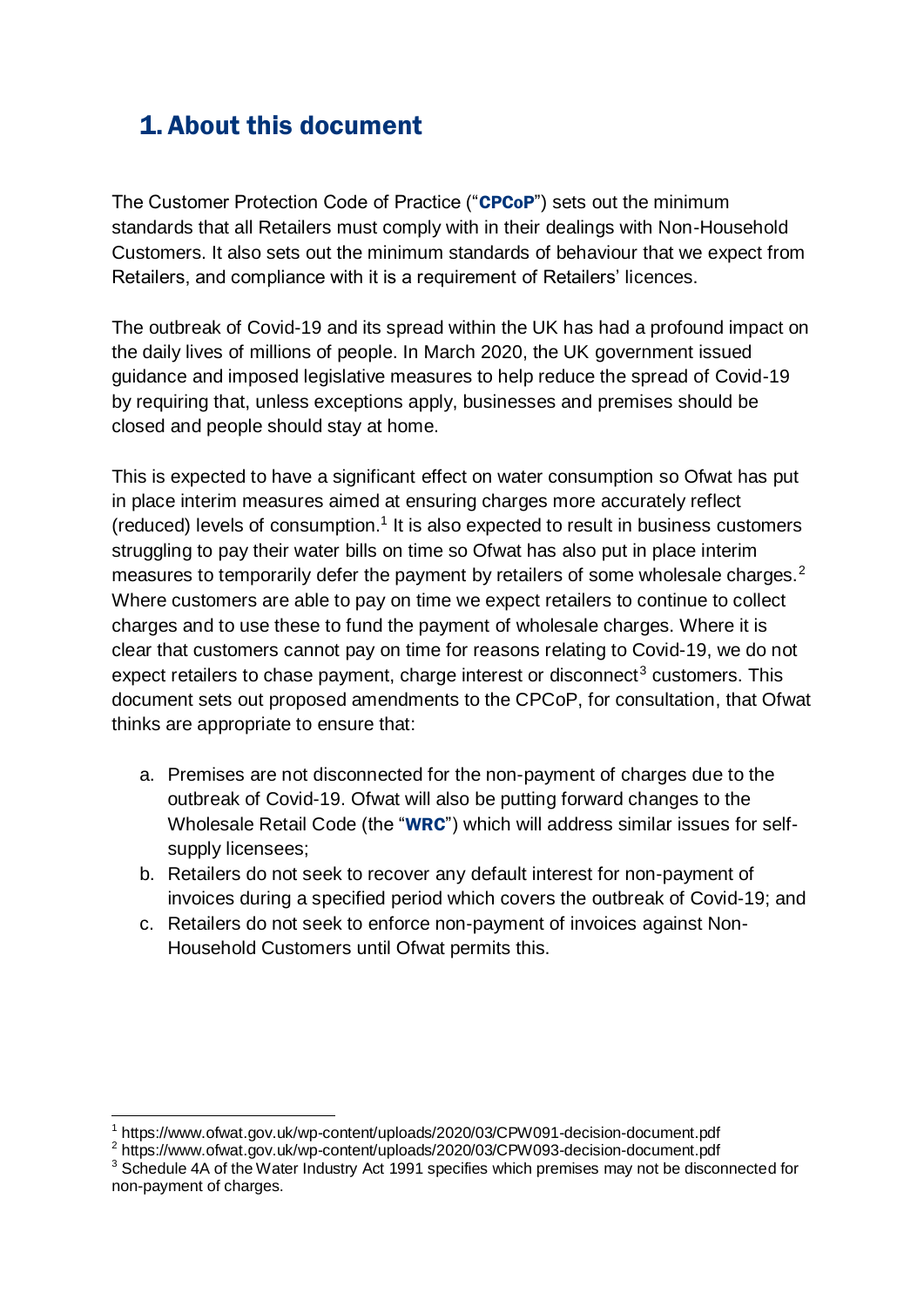This document is structured as follows:

Section 2 outlines the governance arrangements for change proposals, discusses why we think this change proposal is urgent and sets out the timetable for this change proposal.

Section 3 details how to respond to this consultation.

Section 4 provides information regarding this Change Proposal, including the proposed legal drafting and corresponding change proposal to the WRC, and why Ofwat considers that this is required.

Section 5 lists the consultation questions which we would welcome responses to.

Unless otherwise specified, words and expressions used in this consultation have the same meaning as in the CPCoP.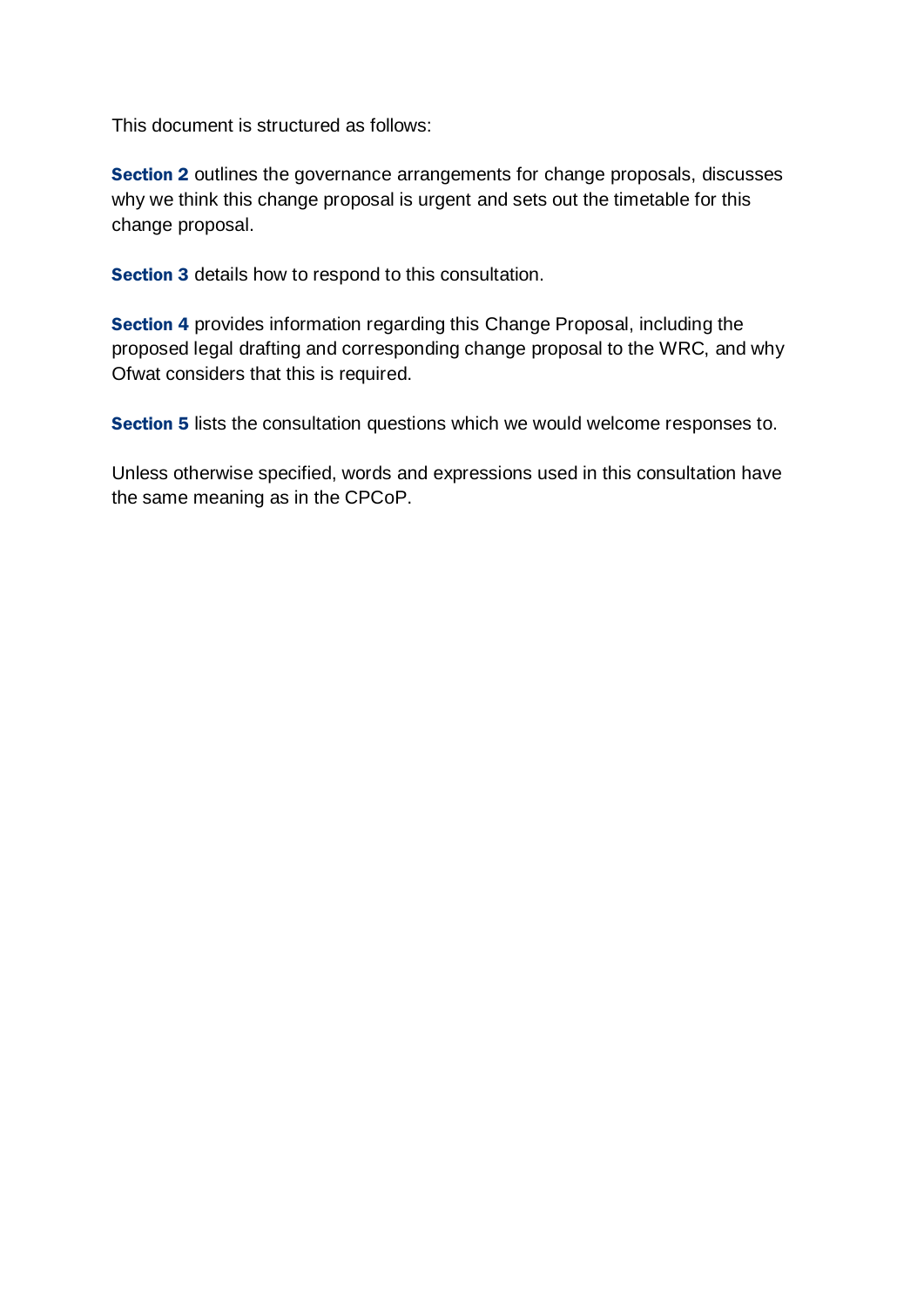# 2. Code governance arrangements and modification

#### 2.1 Code Governance

Ofwat may propose a change to the CPCoP at any time by consulting with each affected Retailer and any other person it considers appropriate. Ofwat is required to set out the following information:

- (a) the name of the person or person proposing the change;
- (b) a description (in reasonable but not excessive detail) of the enhancement, issue or defect which it seeks to address;
- (c) a description (in reasonable but not excessive detail) of the change proposal, its nature and purpose and the likely impact of the change on Retailers and Non-Household Customers, including confirmation of how it is consistent with the Code Principles;
- (d) whether the Customer Protection Code Change Proposal is considered urgent and, if so, why; and
- (e) a description of any consultation carried out or supporting evidence gathered in advance of submitting the Customer Protection Change Proposal.

## 2.2 Urgency of this Change Proposal

Ofwat considers that this Change Proposal is urgent because of the profound and widespread effect that Covid-19 is having on the UK and the immediate impact that this is likely to have on Non-Household Customers of Retailers operating in the business retail market. The systematic closure of businesses resulting in the imposition of legislation on 26 March 2020 making restrictions on opening enforceable by law means that businesses may struggle to pay their water bills on time. Those businesses that are permitted to remain open may have to operate with reduced staffing due to illness affecting output and cash flow. Ofwat considers that due to the extraordinary measures taken by the UK government to address the spread of the coronavirus, and the speed at which these measures have been imposed, it now needs to take action to ensure that businesses are not under threat from disconnection for the non-payment of charges and enforcement or the collection of interest on non-payment. It will therefore be consulting for a period of 3 days.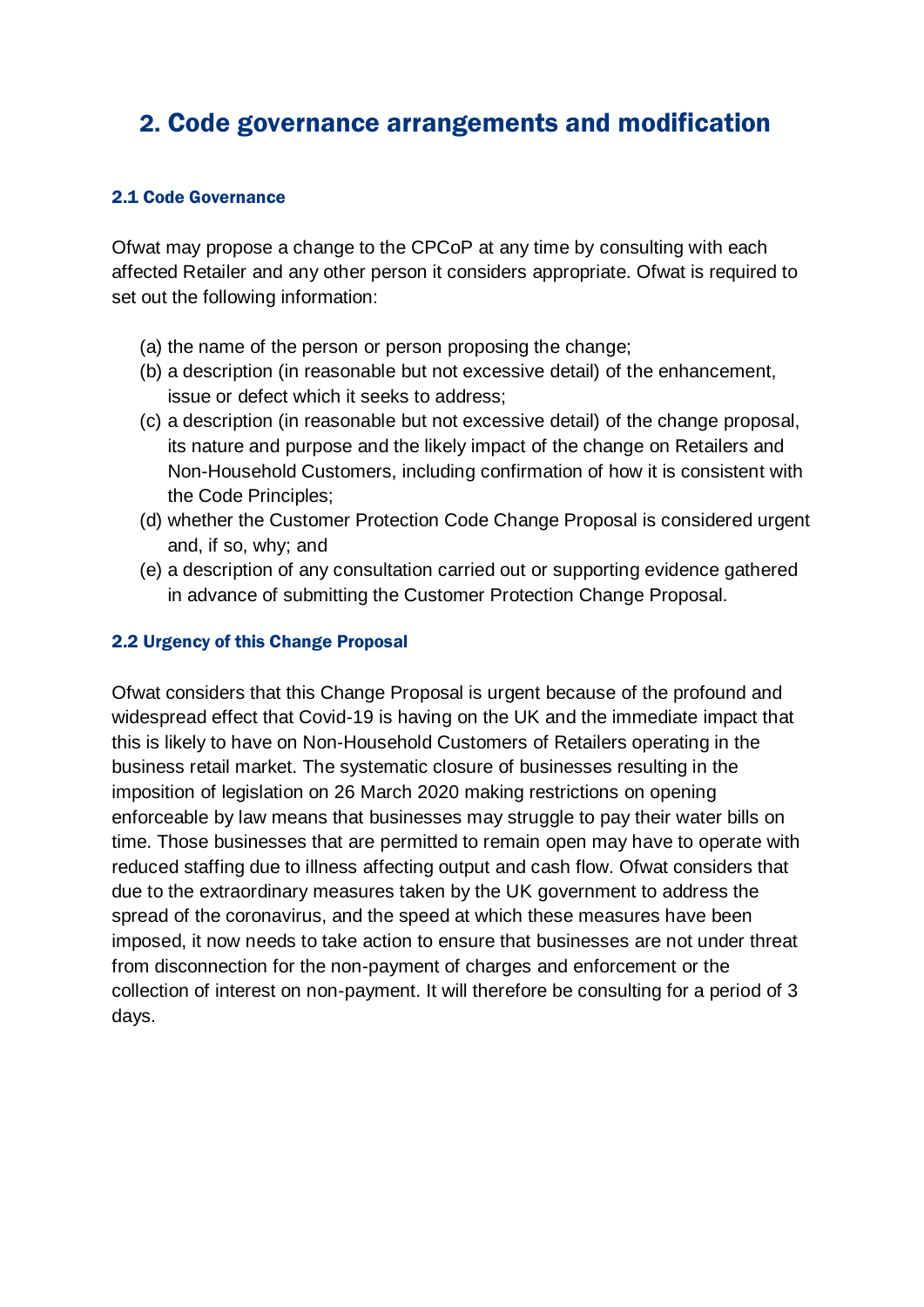## 2.3 Timetable

Consultation issued: Monday 30 March 2020 Consultation closes: 12 noon Thursday 2 April 2020 Ofwat decision: Friday 3 April 2020 Implementation Date: 8 April 2020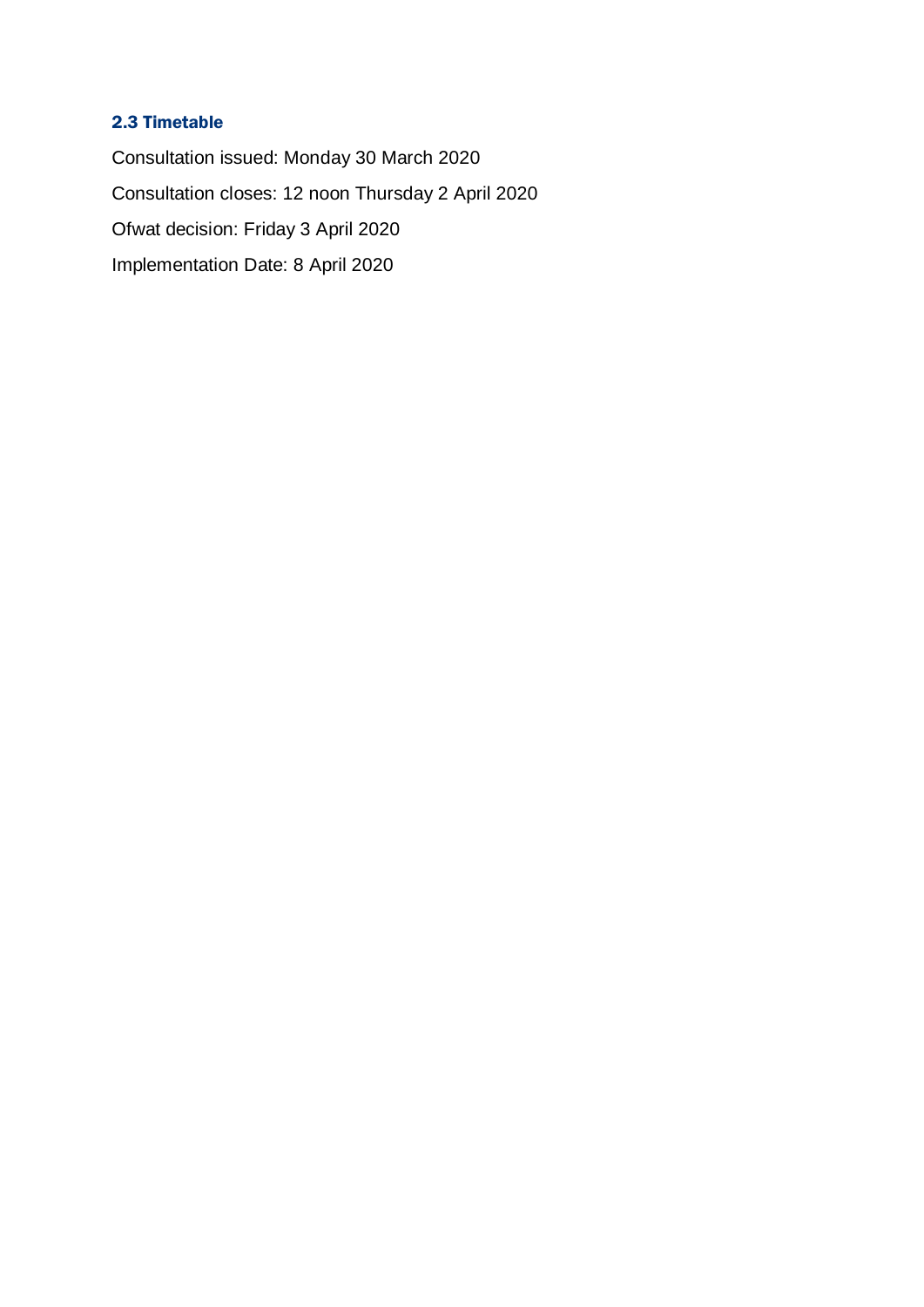## 3.Responding to this consultation

We welcome stakeholder views on the questions detailed in section 5 of this document by 12 noon on Thursday 2 April 2020.

Please submit email responses to [CPCOPcodechange@ofwat.gsi.gov.uk,](mailto:CPCOPcodechange@ofwat.gsi.gov.uk) with the subject "CPCoP consultation – CP-0006"

Due to the closure of the Ofwat's offices we are currently unable to accept responses by post.

Responses to this consultation may be published on our website at [www.ofwat.gov.uk,](http://www.ofwat.gov.uk/) unless you indicate that you would like your response to remain unpublished. Information provided in response to this consultation, including personal information, may be published or disclosed in accordance with access to information legislation –primarily the Freedom of Information Act 2000 (FoIA), the General Data Protection Regulation 2016, the Data Protection Act 2018, and the Environmental Information Regulations 2004. For further information on how we process personal data please see our [Privacy Policy.](https://www.ofwat.gov.uk/publication/privacy-policy/)

If you would like the information that you provide to be treated as confidential, please be aware that, under the FoIA, there is a statutory 'Code of Practice' which deals, among other things, with obligations of confidence. In view of this, it would be helpful if you could explain to us why you regard the information you have provided as confidential. If we receive a request for disclosure of the information, we will take full account of your explanation, but we cannot give an assurance that we can maintain confidentiality in all circumstances. An automatic confidentiality disclaimer generated by your IT system will not, of itself, be regarded as binding on Ofwat.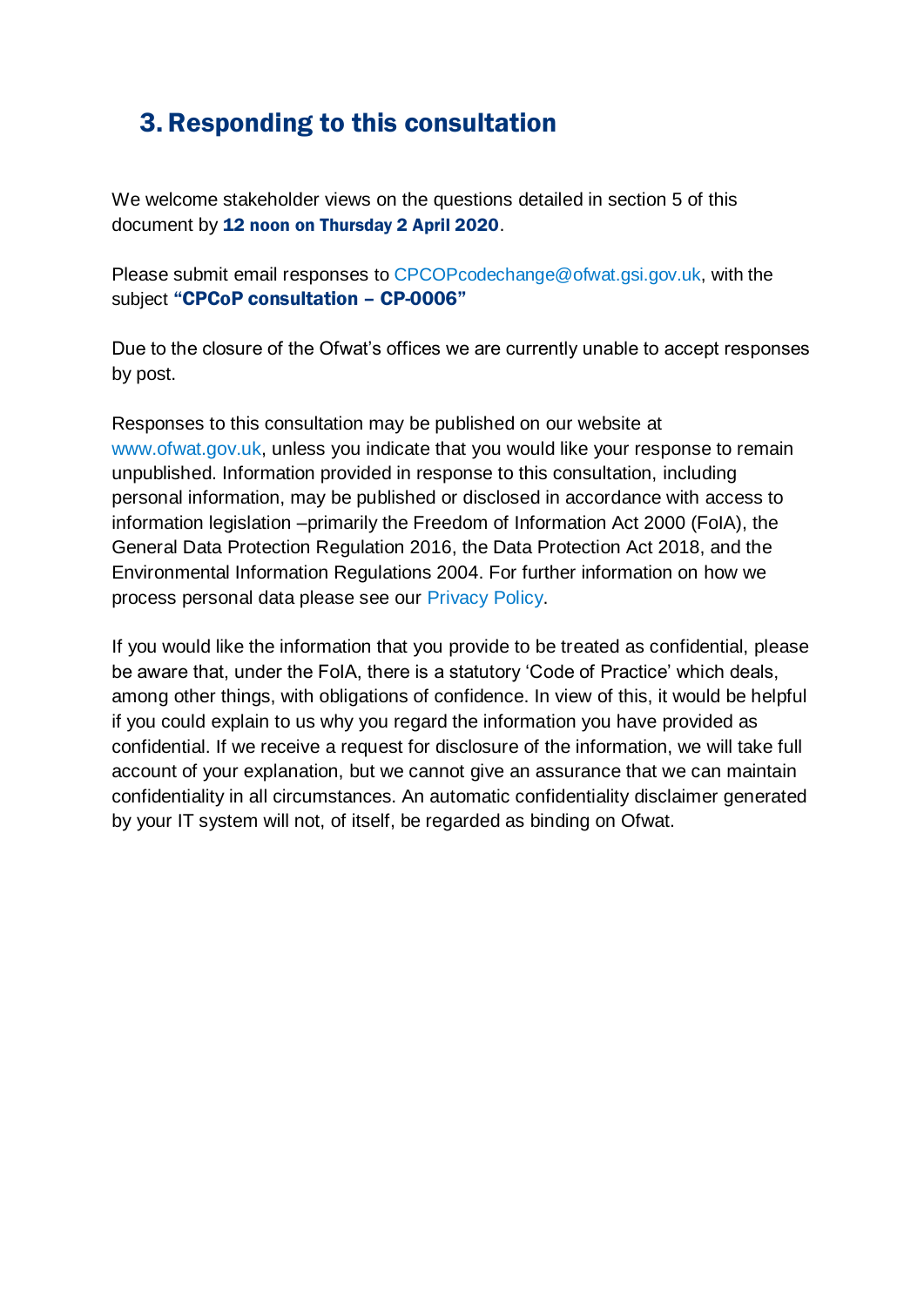## 4. The Change Proposal

## 4.1 Description of the enhancement, issue or defect which the Change Proposal seeks to address, its nature and purpose and the likely impact of the Change on Retailers and Non-Household Customers.

In March 2020, the UK government issued guidance and imposed legislative measures to help reduce the spread of Covid-19 by requiring that, unless exceptions apply, businesses and premises should be closed and people should stay at home. This has had a profound effect on water consumption. Ofwat has put in place interim measures to address this sudden reduction in consumption and to temporarily defer the payment by retailers of some wholesale charges. Where customers are able to pay on time we expect retailers to continue to collect charges and to use these to fund the payment of wholesale charges. Where it is clear that customers cannot pay on time for reasons relating to Covid-19, we do not expect retailers to chase payment, charge interest or disconnect customers.

## **Disconnection**

Sections 61(1ZB) of the 1991 Act enables a Retailer to request that a Wholesaler disconnects a service pipe or otherwise cut off the supply of water to premises. Section 61(1ZC) of the 1991 Act imposes restrictions on when the Retailer may request this, being that a Non-Household Customer is liable to pay charges, the Retailer has served notice requiring payment and payment has not been made.

This Change Proposal proposes to put in place, for a limited period, a requirement on Retailers to include in their Terms and Conditions of Supply that amounts owed by Non-Household Customers shall not be considered 'due' or treated as 'due' by the Retailer for the purposes of a disconnection under section 61(1ZC)(b) of the 1991 Act. This means that Retailers will be required to update their Terms and Conditions of Supply and, for the period set out in the CPCoP, Retailers will not be able to request disconnections by Wholesalers for the non-payment of charges. This restriction will not affect the requirement on Non-Household Customers to pay amounts owed to Retailers in accordance with their Terms and Conditions of Supply, but should alleviate an additional pressure on Non-Household Customers from the threat of disconnection.

## Charging Interest and enforcement

Ofwat has amended the WRC and Market Arrangements Code (the "MAC") to give Retailers cash-flow relief without them having to incur interest for late payment. Ofwat considers that it would be wrong for Retailers to be able to charge their own Non-Household Customers interest and take enforcement action in these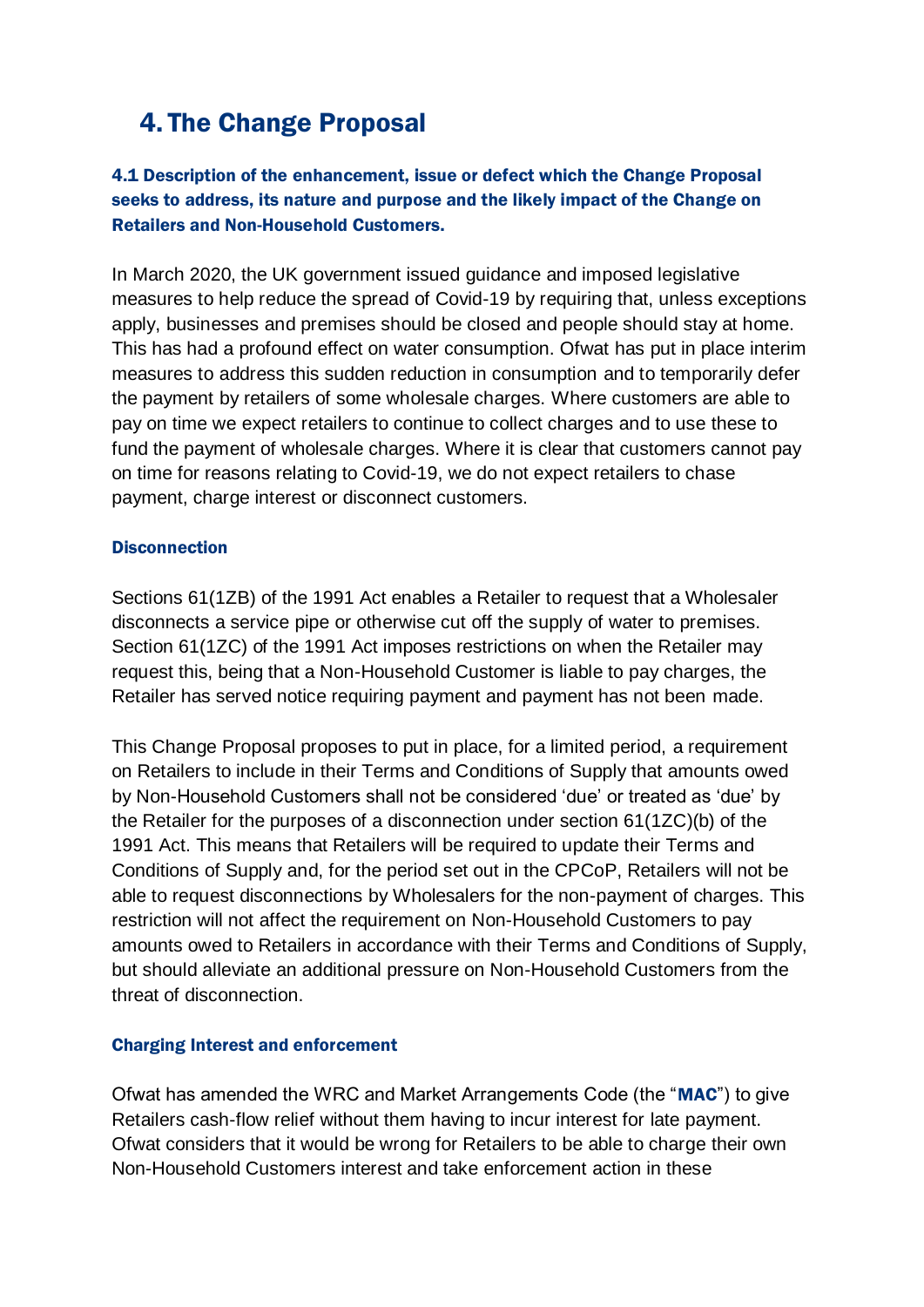circumstances. We are therefore proposing an amendment to the CPCoP which suspends the application of interest and the taking of enforcement action by Retailers for non-payment of invoices. This suspension will remain in place until Ofwat lifts it.

## 4.2 Consistency with Code Principles

Ofwat considers that, having put in place interim measures to assist Retailers during this period by amending the WRC and the MAC, there should be measures put in place to ensure Non-Household Customers are protected where possible. Ofwat considers that this Change Proposal is consistent with the code principles, specifically:

- 4.1.1: Retailers shall be fair, transparent and honest; while putting the customer at the heart of their business. This Change Proposal puts the customers to the forefront by ensuring that their premises are not disconnected, interest is not charged, and enforcement action is not taken for the non-payment of charges during these extraordinary times. Retailers are receiving assistance through measures set out in the WRC and MAC, and it is therefore fair that their Non-Household Customers also receive enhanced protections during this period.
- 4.1.2: Communication with Non-Household Customers shall be in plain and clear language. Drafted in plain English, the Change Proposal explicitly states what changes should be made to the Terms and Conditions of Supply in relation to disconnections.

## 4.3 Urgency

For the reasons detailed in section 2 above, Ofwat considers that this Change Proposal is urgent.

## 4.4 Description of any consultation carried out or supporting evidence gathered

On the 20 March Ofwat issued Call for Inputs which focussed on two issues relating to the Business Retail Market and the impact of Covid-19. These CFIs covered:

- Reduced demand for water; and
- Late payments.

Although there were some differences in views, the majority of respondents to the reduced demand for water CFI agreed that a vacancy flag would be the most effective way to indicate where a business premise is closed - and therefore not using water - as a result of the coronavirus pandemic.

Responses to our late payment CFI confirmed that some (but not all) customers are struggling to pay their bills on time as a result of the pandemic.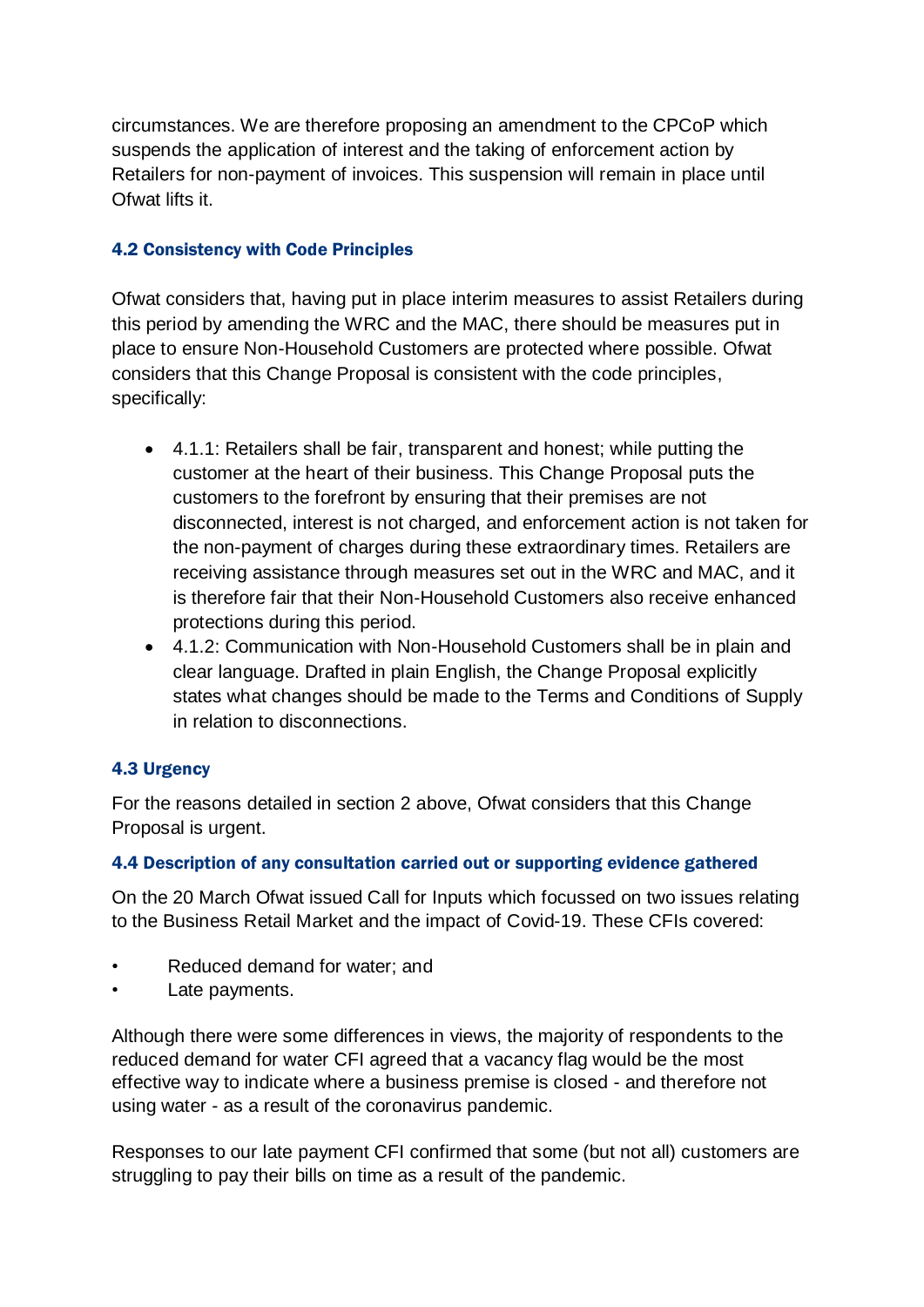Ofwat has since approved amendments to the WRC which seeks to address these concerns. The evidence gathered highlights the immediate change in customer habits on payment that the pandemic is having.

## 4.5 Legal Drafting of Change Proposal

#### Insertion of new section 7.1.6

From until 31 May 2020, or such later date as the Authority may notify in writing, all Retailers' Terms and Conditions of Supply must include the following provision:

For the period from [implementation date] until 31 May 2020 or such other date as the Authority may notify in writing, no amounts owed by the Non-Household Customer to the Retailer are "due" or shall be treated as "due" by the Retailer for the purposes of a disconnection notice under section 61(1ZC)(b) of the 1991 Act, and for these purposes only. All other rights and obligations under these Terms and Conditions of Supply are unaffected by this clause [Retailer to insert relevant clause number].

## Insertion of new section 9.4 Covid-19 Interest Suspension

Notwithstanding their contractual right to do so, Retailers may not seek to recover any default interest for non-payment of any invoices issued from [1 March 2020], and may not charge default interest for any non-payment of invoices from [implementation date], until such date as the Authority may notify in writing.

## Insertion of new section 9.5 Covid-19 Non-Payment Enforcement Suspension

Notwithstanding their contractual rights to do so, Retailers may not seek to enforce non-payment of invoices against Non-Household Customers until such date as the Authority may notify in writing.

## 4.6 Corresponding change to the WRC

The CPCoP does not apply to self-supply licensees. The impacts of Covid-19 on Non-Household Customers will equally apply to self-supply licensees, and Ofwat therefore considers that it is necessary to make corresponding changes to the Operational Terms of the WRC. Ofwat will be putting forward a change proposal in due course which it intends to include the legal drafting set out below.

## Part I13, Operational Terms, WRC

Include a restriction in this part, at the beginning of 'step 1', as follows: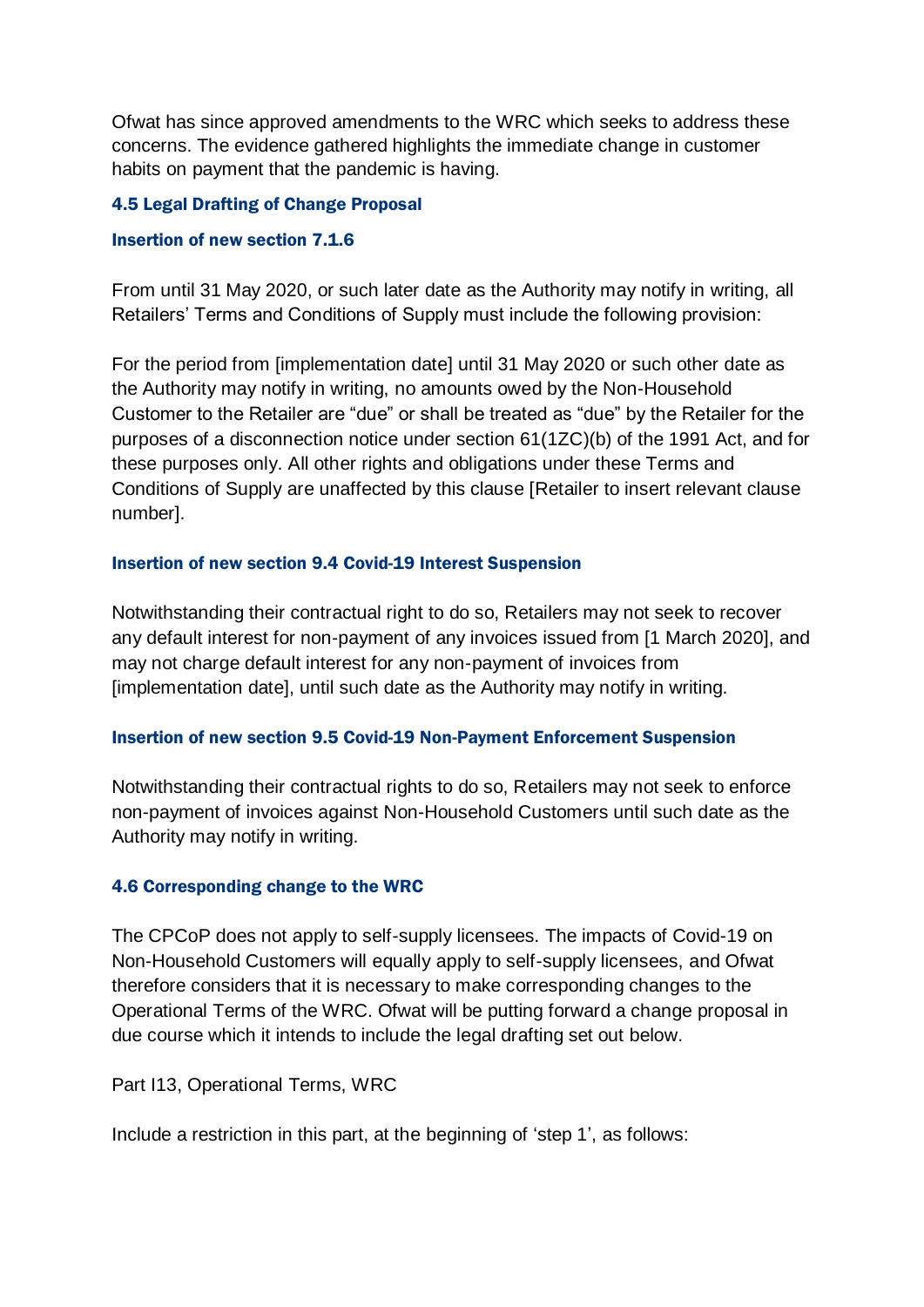For the period from [implementation date] until 31 May 2020, or such other date as the Authority may notify in writing, no amounts owed by a Self-Supply Retailer to a Wholesaler are "due" or shall be treated as "due" by the Retailer for the purposes of a disconnection notice under section 61(1ZA)(b) of the 1991 Act, and for these purposes only. All other rights and obligations under this code remain unaffected by this restriction.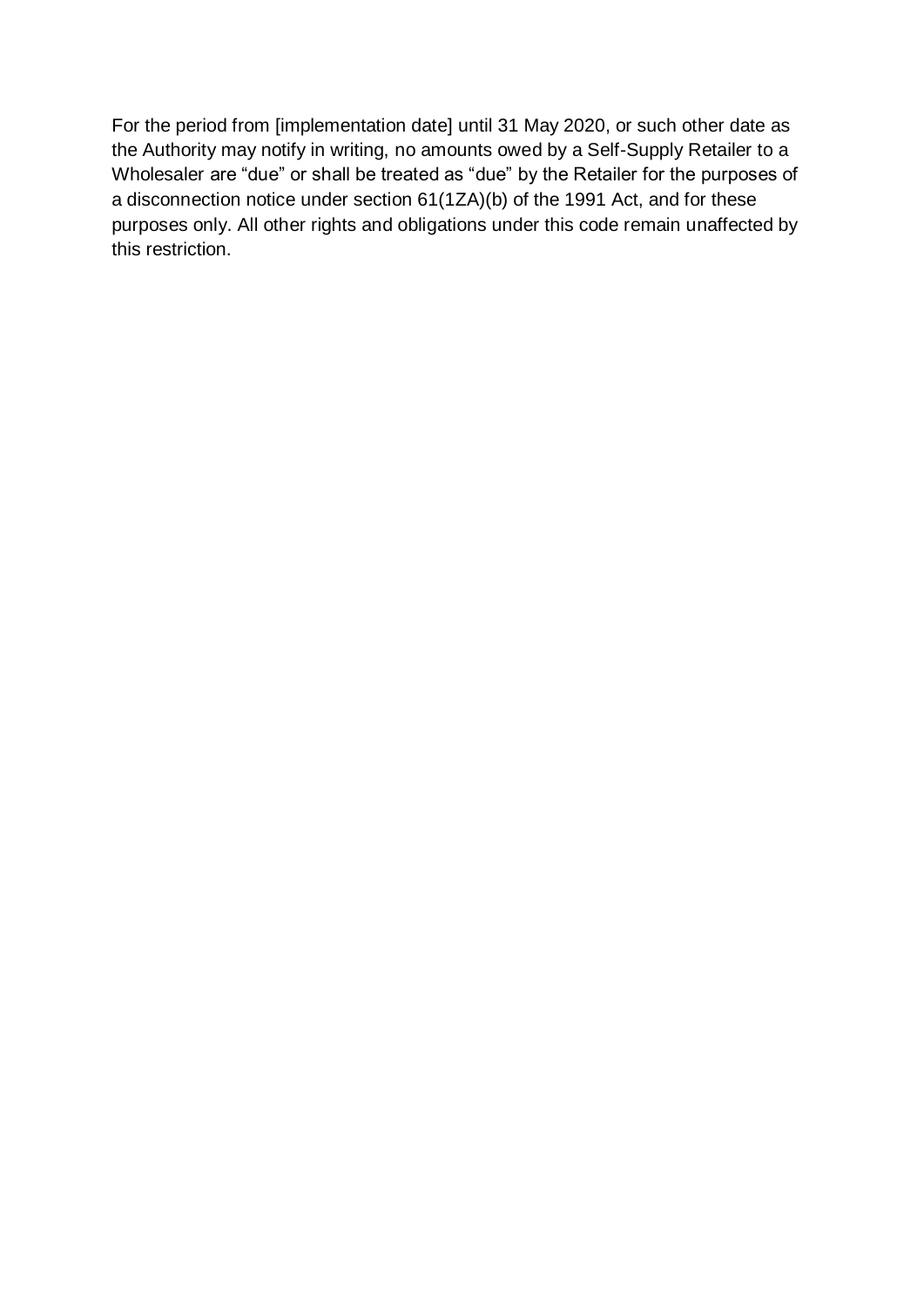# 5. Consultation Questions

The questions we would welcome responses on in relation to this consultation are detailed below. Where appropriate, answers should be supported with evidence.

- 1. What is your view of the Change Proposal?
- 2. What are your views on whether the Change Proposal promotes and facilitates the Code Principles (section 4 of the CPCoP)?
- 3. What is your view of the legal drafting of the Change Proposal (see section 4.5 above)?
- 4. Do you have any comments on the corresponding changes to the WRC and the legal drafting (see section 4.6 above)?
- 5. What is your view on the proposed implementation date of the Change Proposal being 8 April 2020?